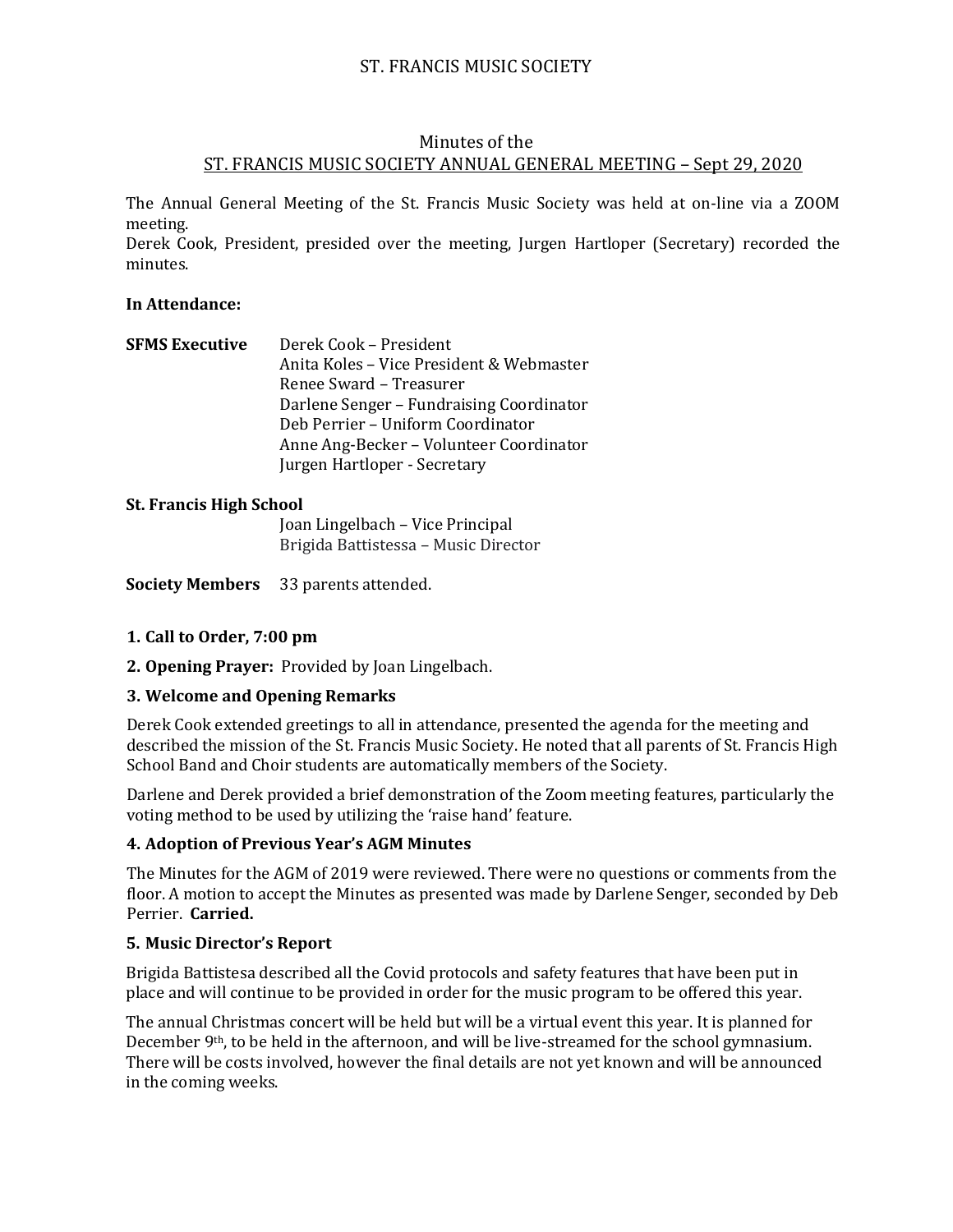Virtual lessons are also being organized, details to be announced.

There will be a marching band repertoire introduced this year, and music will be performed outdoors and in the gymnasium, with physical distancing measures in place.

Brigida thanked all the music parents and the St. Francis Music Society for their support during these difficult times.

# **6. President's Report:**

Derek Cook thanked Brigida for her unfailing and undaunted efforts to ensure that the music program would continue this year.

Thanks were also expressed to the director of the Jazz Band, Brandon Oberhammer, St. Francis High School and Principal Berger.

The Board members were introduced and thanked for their efforts of the previous year.

Derek noted some of the highlights of the previous year, and gave thanks to the sponsors, especially Concorde Airport Services, who donated a new keyboard. Other sponsors acknowledged were Vecova, JB Music Society, and the numerous local area businesses who contributed goods and services to various fundraising efforts.

Thanks were given to all parents and students who volunteered their time during the past year, and acknowledged the efforts of all parents who are supporting their children in the music program.

### **7. Treasurer's Report**:

1 - Rene Sward described the Society's fiscal year from July 2019 to end of June 2020. One question from the floor was raised, asking to explain the differential between the gross and net income amounts. Gross income was reported at being \$23,772, with a net income of approximately \$18,000 after Purdy's fundraising costs were accounted for.

Last year's income came very close to the projected budget while expenses were lower than expected due to the pandemic causing cancellation of numerous planned events. Renee presented charts illustrating the breakdown of both income sources and expense allocations. Details of the Financial Report can be seen in the attached pages.

A motion to adopt the Financial Statements was made by Anita Koles, seconded by Deb Perrier. **Carried.**

Renee noted that the Society Bylaws require annual 3<sup>rd</sup> party audits of the book-keeping, and acknowledged the efforts of two parent volunteers who performed this service.

2 - Renee presented the proposed budget for 2020-2021. Total planned expenditures are \$19,100.00. Details of the proposed budget can be seen in the attached pages.

There was a question from the floor regarding choir fees. Brigida explained that these are schoolbased fees and thus do not show in the budget.

A motion to adopt the 2020-2021 SFMS Budget was made by Darlene Senger, seconded by Teresa Cowan. **Carried.**

As a closing note Renee mentioned that the Society can receive tax-deductible donations and will issue receipts for all donations.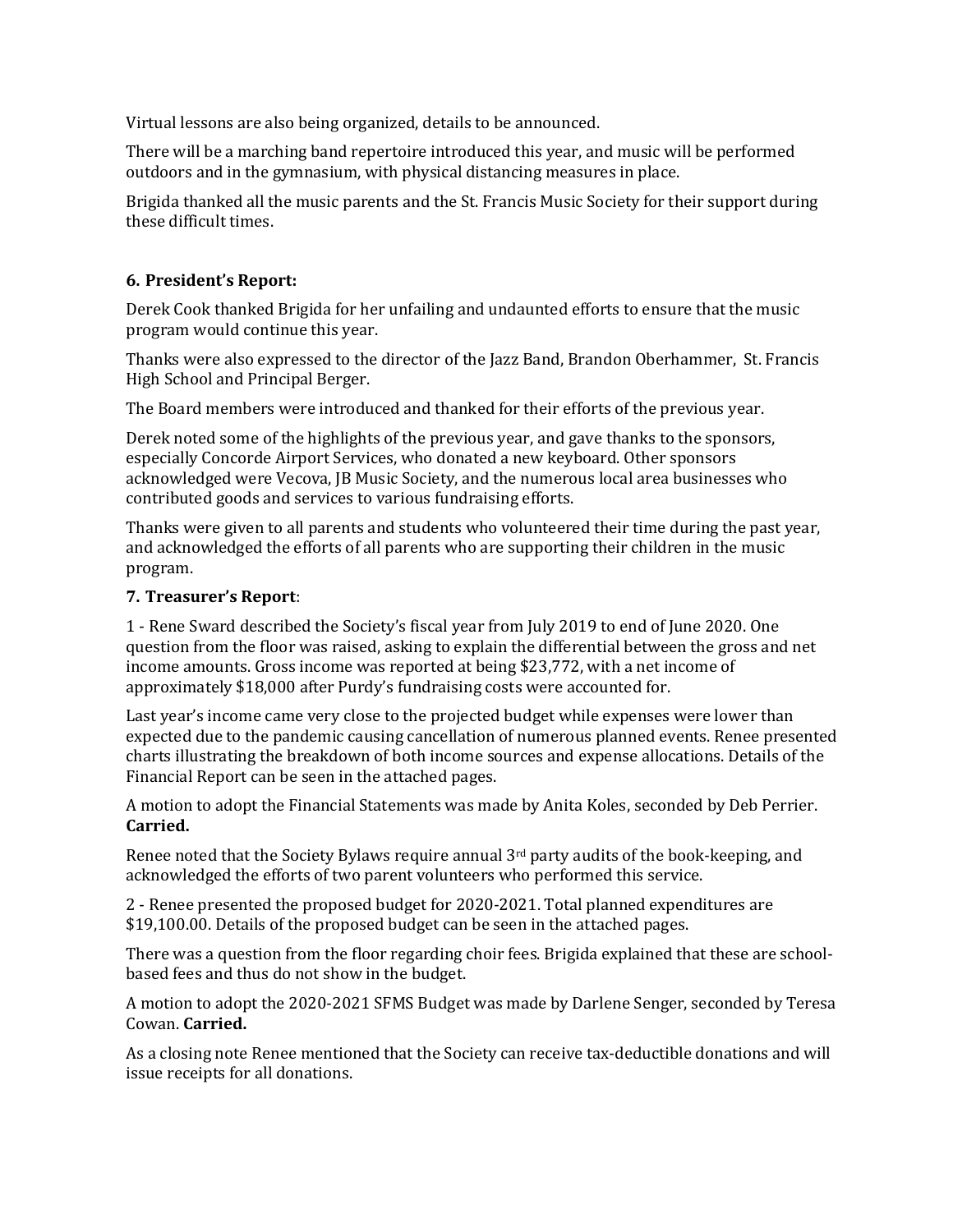## **8. Fundraiser Report**

Darlene Senger noted that the school division provides \$700.00 funding for the music program annually. The SFMS exists in order to raise funds to support the program.

The sales of **Purdy's Chocolates** is the major fundraising initiative. The fundraising campaign is officially now in progress and will run to the end of November. On-line ordering is encouraged. Purdy's provides a 25% return on sales, and the cost of the chocolates isn't inflated, the same prices are listed in stores as through the fund-raising. Darlene asked for 100% participation from all band families.

Other fundraising initiatives will be planned for the year, details to be announced in the coming weeks.

Darlene also noted that donations can be made through a number of local businesses if the St. Francis band program is mentioned at time of transaction: Vecova, Cobbs Breads (Crowfoot), and Panda Flowers.

### **9. Volunteer Coordinator's Report**

Anne Ang-Becker noted that there will be calls for volunteers during the year, but likely not as many as in previous years. Such calls will be made via email to the band and choir parents.

### **10. Election of Officers**

Derek Cook announced that the following board members will be returning:

- Renee Sward; Treasurer
- Jurgen Hartloper; Secretary
- Deborah Perrier; Uniform Coordinator
- Anne Ang-Becker; Volunteer Coordinator.

A motion to accept the slate of officers continuing was made by Anita Koles, seconded by Darlene Senger. **Carried**

Derek Cook announced that four vacant Board positions – President, Vice President, Fundraising Coordinator, and Webmaster – need to be filled prior to the adjournment of the AGM.

Derek described the role/duties of the President, and called for nominations. Anita Koles nominated Darlene Senger, who accepted the nomination. Derek then made two more calls for nominations. There were no further nominations made, and Darlene Senger was **acclaimed** as the new President of the Society.

Derek described the role/duties of the Vice-President, and Anita called for nominations. Brigida Battistessa nominated Karl Senger, but he declined due to his committments to other organizations. Valerie Zajac stepped forward to volunteer as the Vice-President. Derek then made two more calls for nominations. There were no further nominations made, and Valerie Zajac was **acclaimed** as the new Vice-President of the Society.

Derek described the role/duties of the Fundraising Coordinator, and called for nominations. Andrew Springett stepped forward to volunteer. Derek then made two more calls for nominations. There were no further nominations made, and Andrew Springett was **acclaimed** as the new Fundraising Coordinator for the Society.

Derek described the role/duties of the Webmaster, and called for nominations. Roberta Lee stepped forward to volunteer. Derek then made two more calls for nominations. There were no